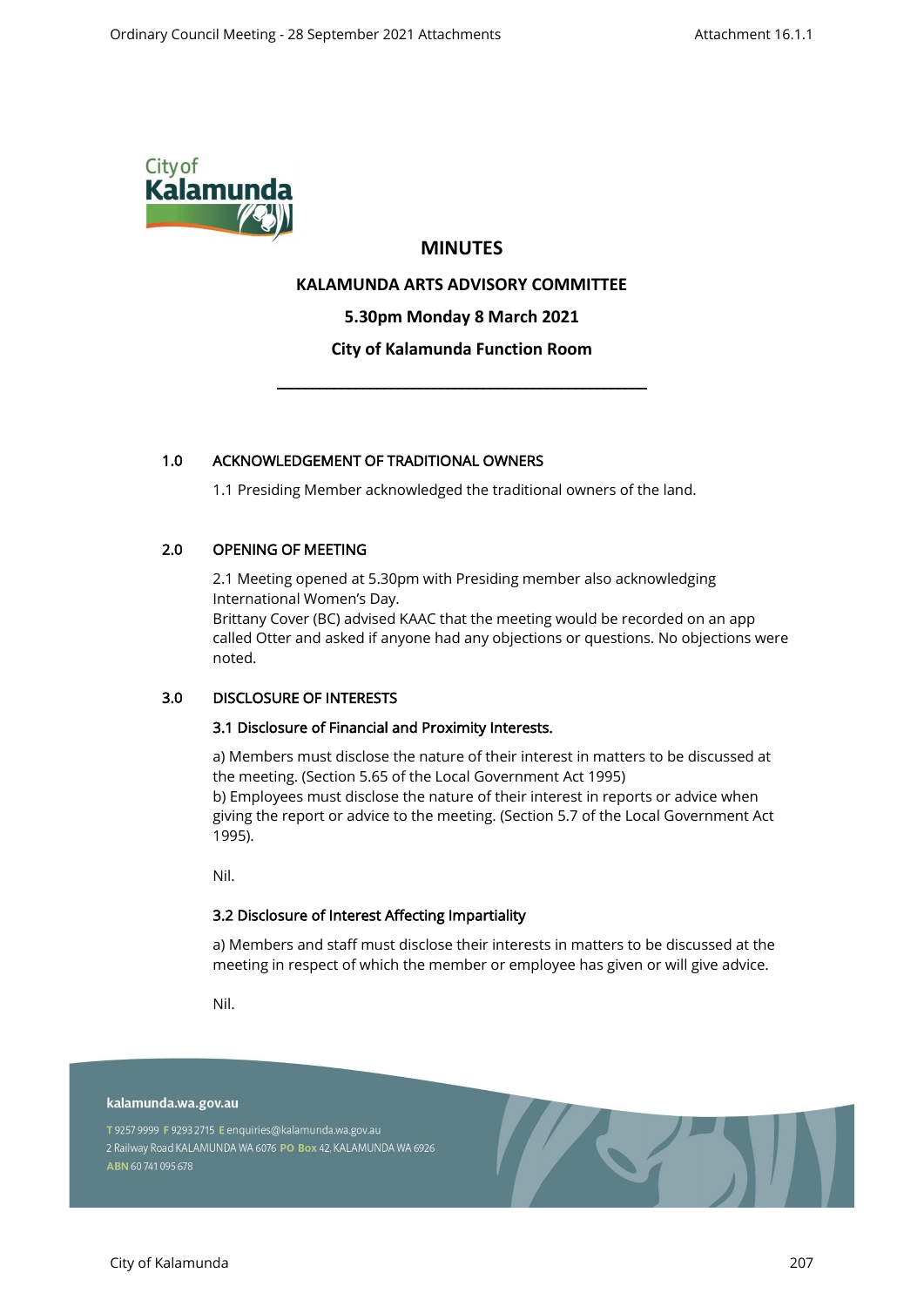Minutes – 18 January 2021

#### 4.0 ATTENDANCE AND APOLOGIES

# 4.1 Attendance **Committee**

Cr Kathy Ritchie (KR) Andy Farrant (AF) Claire Eden (CE) Annette Eassie (AE) Leon Allen (LA) Briony Bray (BB) Stephen Castledine (SC) Sian McMillan (SM) Gordon Mitchell (GM) Ruth Bale (RB)

# City of Kalamunda Staff

Brittany Cover (BC) Mandy Skeates (MS) Andrew Fowler-Tutt (AFT) Councillor Delegate Presiding Committee Member Committee Member (Deputy Chair) Committee Member Committee Member Committee Member Committee Member Committee Member Committee Member Committee Member

Coordinator Culture, Arts & Libraries A/Manager Commercial and Cultural Services Manager Approval Services

Apologies Michelle White Jessica Wellman

Committee Member Committee Member

# 5.0 LOCAL PLANNING POLICY – PUBLIC ART CONTRIBUTIONS (26) REVIEW

Andrew Fowler-Tutt (AFT) advised that the LPP26 was currently under review as a result of a council resolution to review the policy after being endorsed for 12 months. AFT advised that policies are usually reviewed every 2 years, but questions were raised about the thresholds featured in the policy and therefore would be reviewed after 12 months (\$500,000).

A copy of the policy can be located here: [https://kalblob.blob.core.windows.net/kallibrary/docs/default](https://kalblob.blob.core.windows.net/kallibrary/docs/default-source/planningdocs/policies/public-art-contributions-lpp26.pdf?sfvrsn=8d9db75c_22)[source/planningdocs/policies/public-art-contributions](https://kalblob.blob.core.windows.net/kallibrary/docs/default-source/planningdocs/policies/public-art-contributions-lpp26.pdf?sfvrsn=8d9db75c_22)[lpp26.pdf?sfvrsn=8d9db75c\\_22](https://kalblob.blob.core.windows.net/kallibrary/docs/default-source/planningdocs/policies/public-art-contributions-lpp26.pdf?sfvrsn=8d9db75c_22)

Andy Farrant (AF) asked about the number of current development applications the City has received. AF also asked about amount of funds received and what the total value of the applications received was.

2 AFT advised that the current value of development applications is unknown, but the City has 9 active development applications that have had the Public Art

City of Kalamunda

City of Kalamunda 208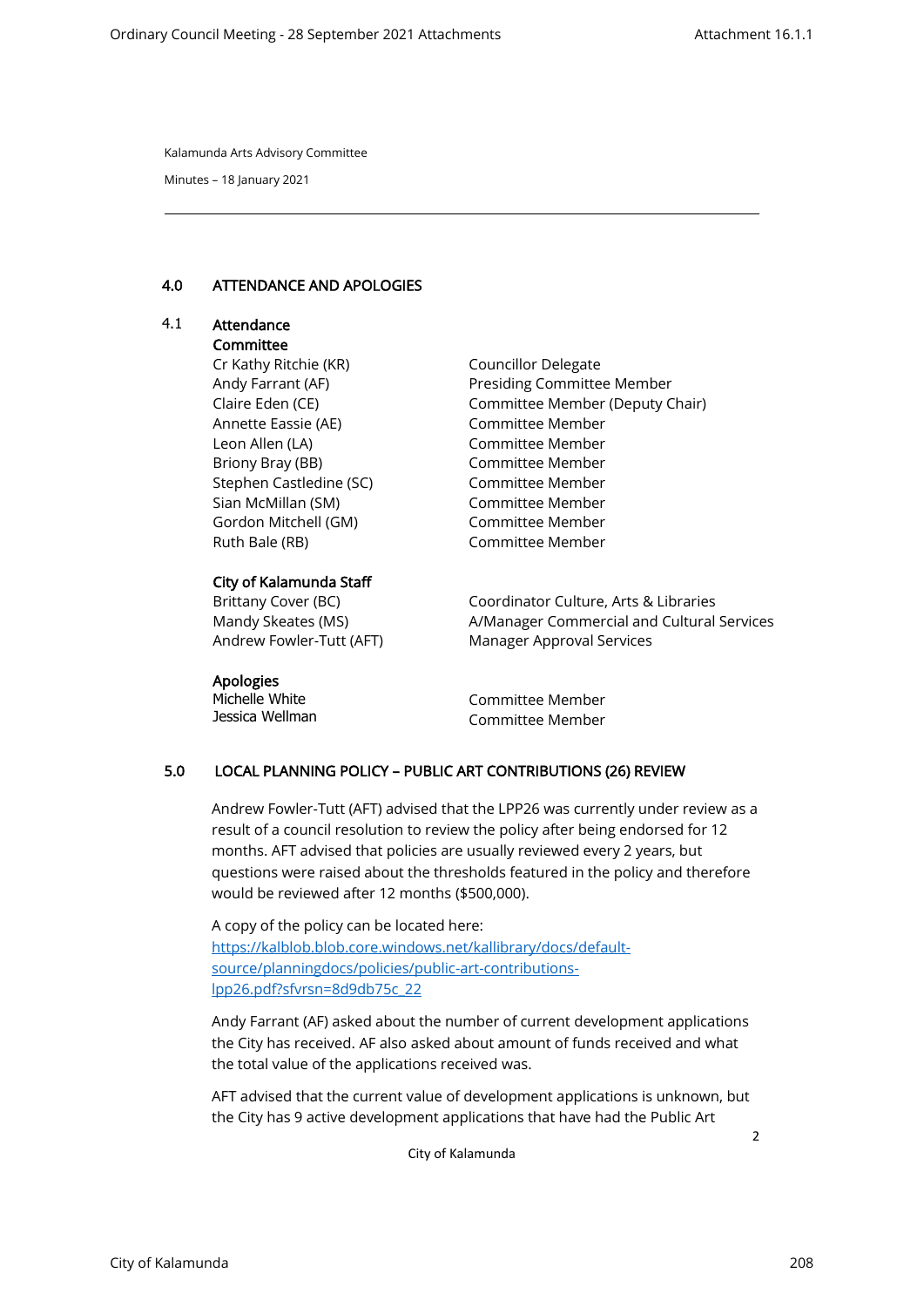Minutes – 18 January 2021

condition applied. 1 payment into the Public Art fund has been received and 2 applications are currently going through State Administrative Tribunal (SAT).

General discussion held in relation to total value of applications received to date, AFT unable to provide this figure but advised that applications are between \$5 – \$14 million dollars.

AFT confirmed that the policy review focus was around ensuring the LPP26 has a robust, valid planning purpose and would assist in defending matters that may be dealt via SAT proceedings in relation to public art conditions being upheld. Minor tweaking was undertaken in late 2020 of the policy in response to a SAT appeal lodged by an aged care provider. Case law requires a local planning policy to have a valid planning purpose and not contain arbitrary provisions which have no planning basis.

AFT advised that changes to the City of Kalamunda Public Art Masterplan may be required as an outcome the policy review.

LPP26 would go through a formal, advertising period where comments would be welcomed and received from advisory committees.

Gordon Mitchell arrived at 5.55pm.

General discussion was held around entry points to the City and locations featuring thematic approaches. These relate to the draft Public Art Masterplan.

AFT advised that when a condition is applied, it must meet a validity test in relation to public art.

General discussion was held around case law and successful cases. Applications between \$2 – \$12 million the applicant can opt in or out of the Joint Development Assessment Panel (JDAP) process. Applications over \$10 million, straight to JDAP (north east metropolitan)

Briony queried how it is determined that public art is necessary and beneficial and what is the relevant precedence. AFT confirmed the importance of a robust policy this instance. AFT also advised that appeals must be received within 28 days of the condition being issues.

BC advised that the BGC precedence has had a negative impact on public art conditions being challenged through SAT (information available online to review).

SC confirmed that the 'mission' of the City's planning team is to tighten up the current policy and make challenging the condition for inclusion of public art difficult through robust policy.

AFT confirmed that changes made in 2020 have assisted in policy being robust but further tweaks required – whole purpose of the review.

City of Kalamunda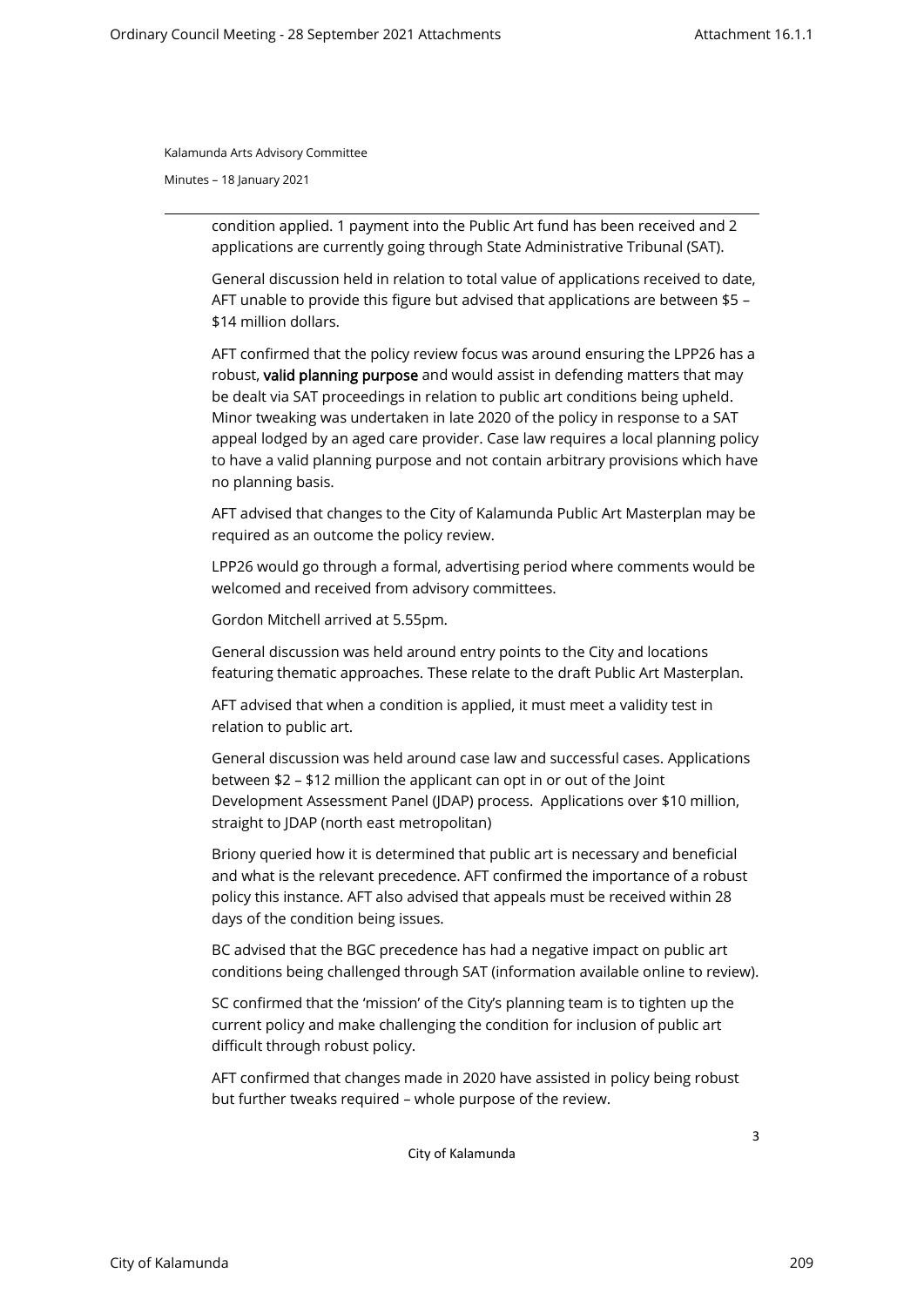Minutes – 18 January 2021

AF circulated a map of the City of Kalamunda showing 75% of the City's land is forest and public open space, undeveloped and remaining 25% is largely developed. AF observed that based on map, he would be hesitant to change the threshold amount in the policy (\$500,000).

SC clarified that 1% of \$500,000 is \$5,000 and AFT confirmed that public art contributions are capped at \$250,000.00.

BC confirmed that the KCC and the Central Mall project are separate to the 9 active development applications.

AE suggested the policy has gaps and is confused as to why more information hasn't been made available to the committee. AFT advised that no applications have reached an 'assessment' point.

General discussion had in relation to process and the role that KAAC plays in assessment of public art. BC advised that no development applications have progressed to an assessment stage yet and the KAAC will be involved when appropriate.

AE observed that it is unclear in the policy, BC advised that this will be articulated through a public art management procedure which will be developed in line with the policy and Public Art Masterplan endorsement process.

AFT clarified that the policy is a planning policy, not a public art document.

AFT confirmed that the process for recommendation of changes to the policy will include a statutory process requiring Council endorsement for the purposes of public advertising, followed by Public Agenda Briefing and finally, Ordinary Council Meeting for endorsement.

BC confirmed that AE response to the City's request sent to the Committee has been included in review documentation. AFT confirmed that the committee will have an opportunity to comment on the review during the public advertising submission period. AFT advised that the LPP26 review will go to May OCM, so additional time is available.

CE confirmed that the review process is not putting the public art condition under threat, rather making sure the policy is robust. BC confirmed that the planning team have done a lot of work on the policy.

CE has requested that a visual overview is preferred so clear expectations are received.

General discussion was held about the policy review process and whether it could be a clearer process.

GM queried the catalyst for review, clarification was given.

City of Kalamunda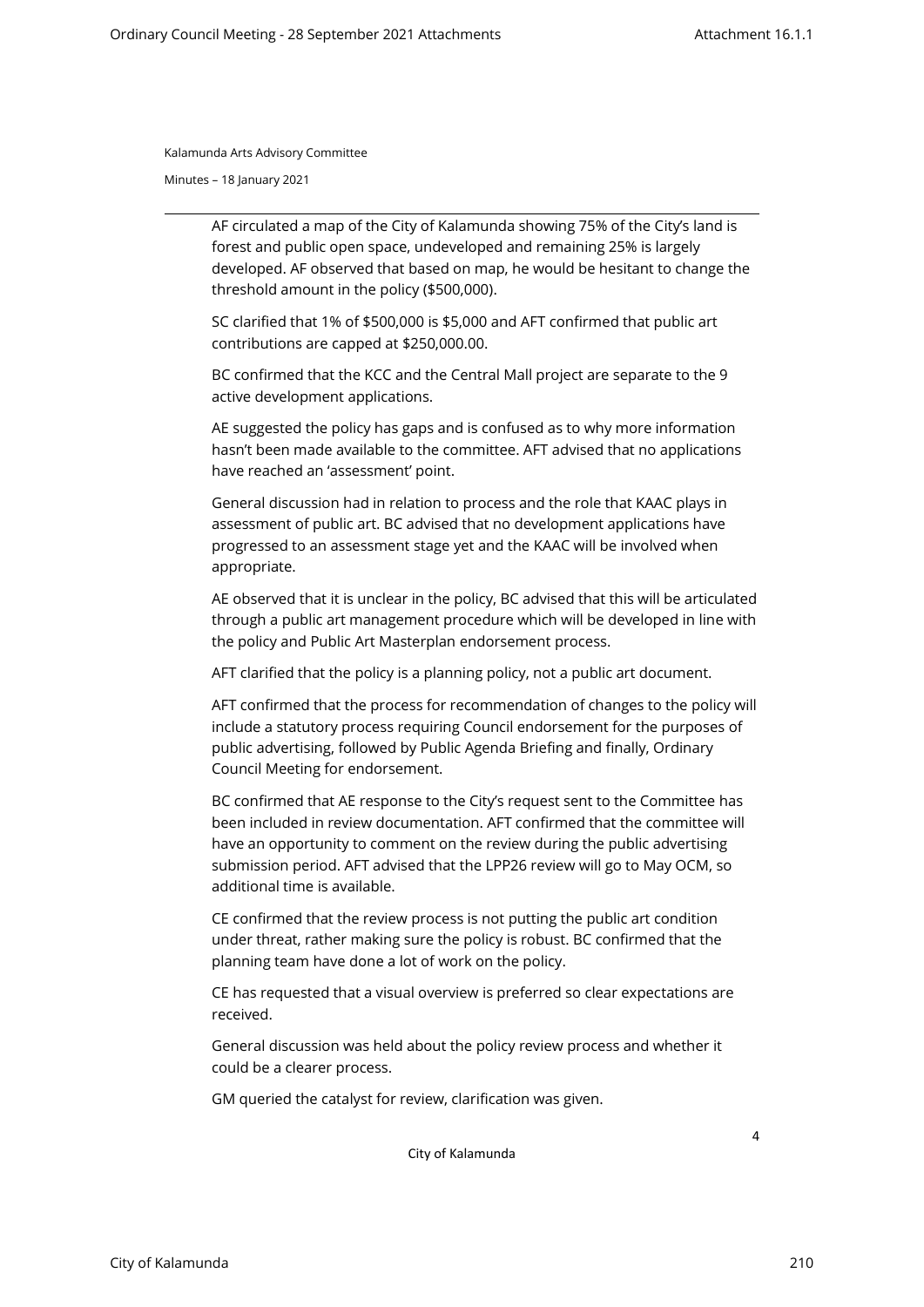Minutes – 18 January 2021

Cr KR observed that the three questions forwarded to the Committee as focus for input to the Policy Review could not be commented upon at this time. None of the current development applications received by the City had completed assessment, just one developer contribution had been collected by the City, so it was difficult for the Committee to provide any assessment on the effectiveness of the LPP to date.

AF suggested meeting held on 19 April to review recommendations and changes, BC advised this date will be too late to meet May OCM and a meeting is not required – electronic correspondence will be sufficient.

GM would like to see a more creative approach applied to public art management.

AF asked the committee if there were any questions, none received.

AF thanked AFT for this time – AFT left the meeting.

#### 6.0 CREATIVE COMMUNITIES: ARTS STRATEGY REVIEW

BC provided the committee with an overview (PowerPoint presentation) of the proposed methodology in relation to the review of the Creative Communities: An Arts Strategy. In summary:

- Stage 1 Internal Deep Dive, internal departments invited to review and provide commentary. Departments will include Arts and Culture, Tourism, Community Development, Community Engagement, Events, Planning, Economic Development and Assets. Expected to be complete by the end of March 2021.
- Stage 2 Implementation of findings from internal review and preparation of modifications.
- Stage 3 Draft findings to be presented to Council To be complete by the end of May 2021.
- Community Consultation Three workshops proposed to be delivered by an external consultant in Kalamunda catchment, foothills communities and a workshop with Youth Action Kalamunda. To be completed by July 2021. BC noted that consultation had not been widespread, and the foothills communities were not adequately represented in the strategy as well as a broad cross section of ages.
- Stage 4 Prepare Draft Strategy and present to Council for specific referral to Advisory committees.
- Stage 5 Prepare final draft strategy for Council adoption, September OCM.

BC confirmed that the current strategy continues to be active and Officers continue to work through priorities and actions.

City of Kalamunda